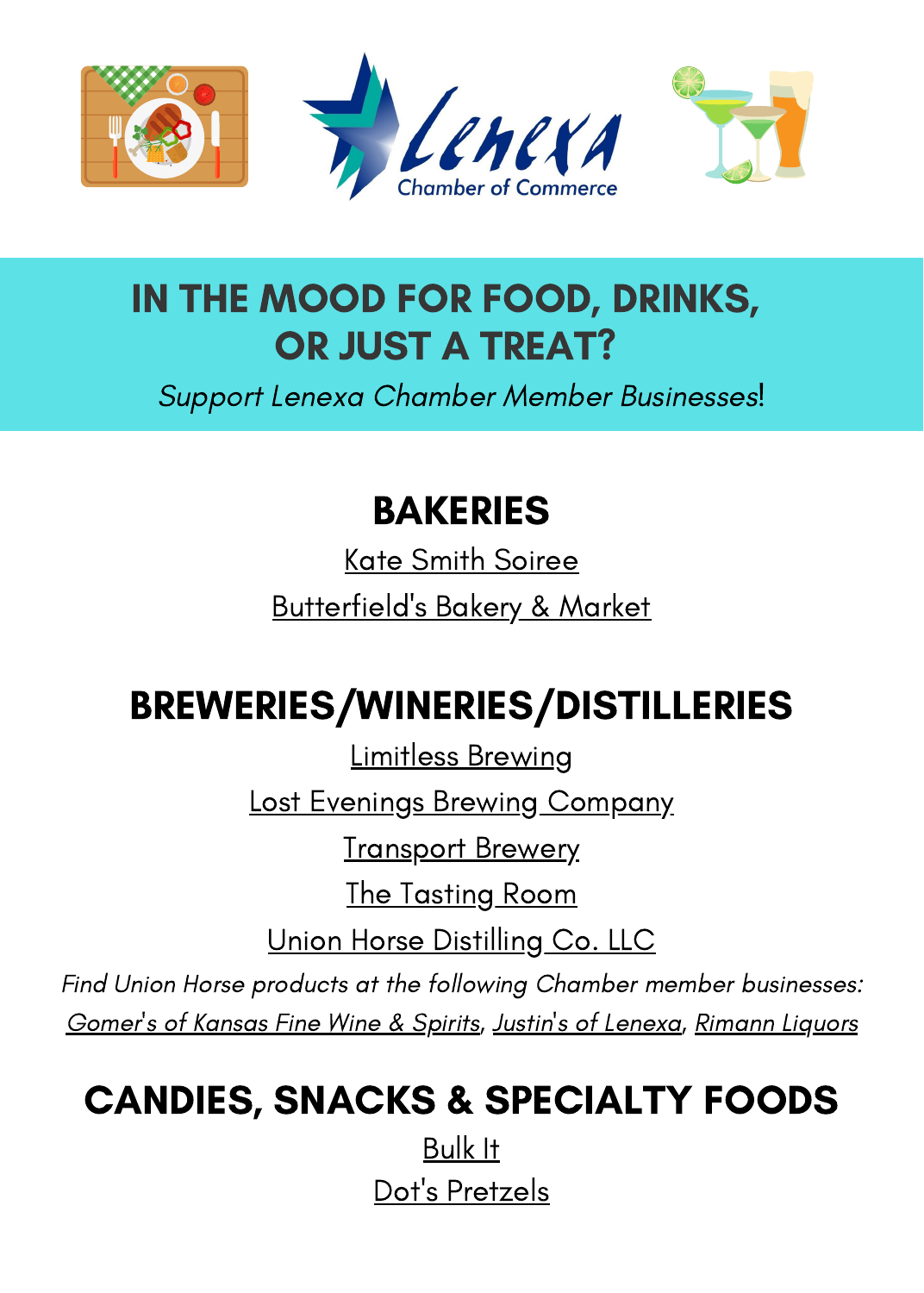COFFEE & TEA HOUSES

Mr. D's [Coffee](https://lenexapublicmarket.com/merchants/mr__d_s_coffee) [Savoy](https://savoytea.com/) Tea Co.

#### LIQUOR STORES

[Gomer's](https://gomersofkansas.com/) of Kansas Fine Wine & Spirits Justin's of [Lenexa](https://justinsoflenexa.com/) [Rimann](https://rimannliquors.com/) Liquors

#### RESTAURANTS / BAR & GRILLS

African Dream [Cuisine](https://lenexapublicmarket.com/merchants/african_dream_cuisine) [Blu](http://thebluemoosebarandgrill.com/lenexa/)e [Moose](http://thebluemoosebarandgrill.com/lenexa/) [Butterfield's](https://www.butterfieldskc.com/) Bakery & Market [Chick-fil-A](https://www.chick-fil-a.com/locations/ks/oak-park-plaza) Oak Park Plaza [Culver's](https://www.culvers.com/restaurants/87th-st-pkwy-lenexa-ks) of Lenexa Freddy's Frozen Custard & [Steakburgers](https://freddysusa.com/store/lenexa-ks/) [Goodcents](https://locations.goodcentssubs.com/en-us/us/ks/lenexa/9542-lackman-rd/) Deli Fresh Subs (95th & Lackman) [Grand](http://grandstreetkc.com/) Street Cafe Grinders at [Stonewall](https://grinderspizza.com/stonewall/) [Hawaiian](https://hawaiianbros.com/locations/lenexa-ks/) Bros [Hayward's](https://haywardspitbarbque.menufy.com/) Pit BBQ & Catering Holy Land [Cafe](http://holylandcafe.com/) [Hy-Vee](https://www.hy-vee.com/stores/detail.aspx?s=88) Lenexa Jack Stack [Barbecue](https://www.jackstackbbq.com/locations/lenexa) Lenexa [Jerry's](https://www.facebook.com/jerrysbaitshop) Bait Shop Jimmy John's - Lenexa [\(Renner\)](https://locations.jimmyjohns.com/ks/lenexa/sandwiches-2158.html?utm_source=google%20my%20business&utm_medium=organic&utm_campaign=website%20link) <u>Jimmy John's - [Lenexa](https://locations.jimmyjohns.com/ks/lenexa/sandwiches-1990.html?utm_source=google%20my%20business&utm_medium=organic&utm_campaign=website%20link) (95th St.)</u>